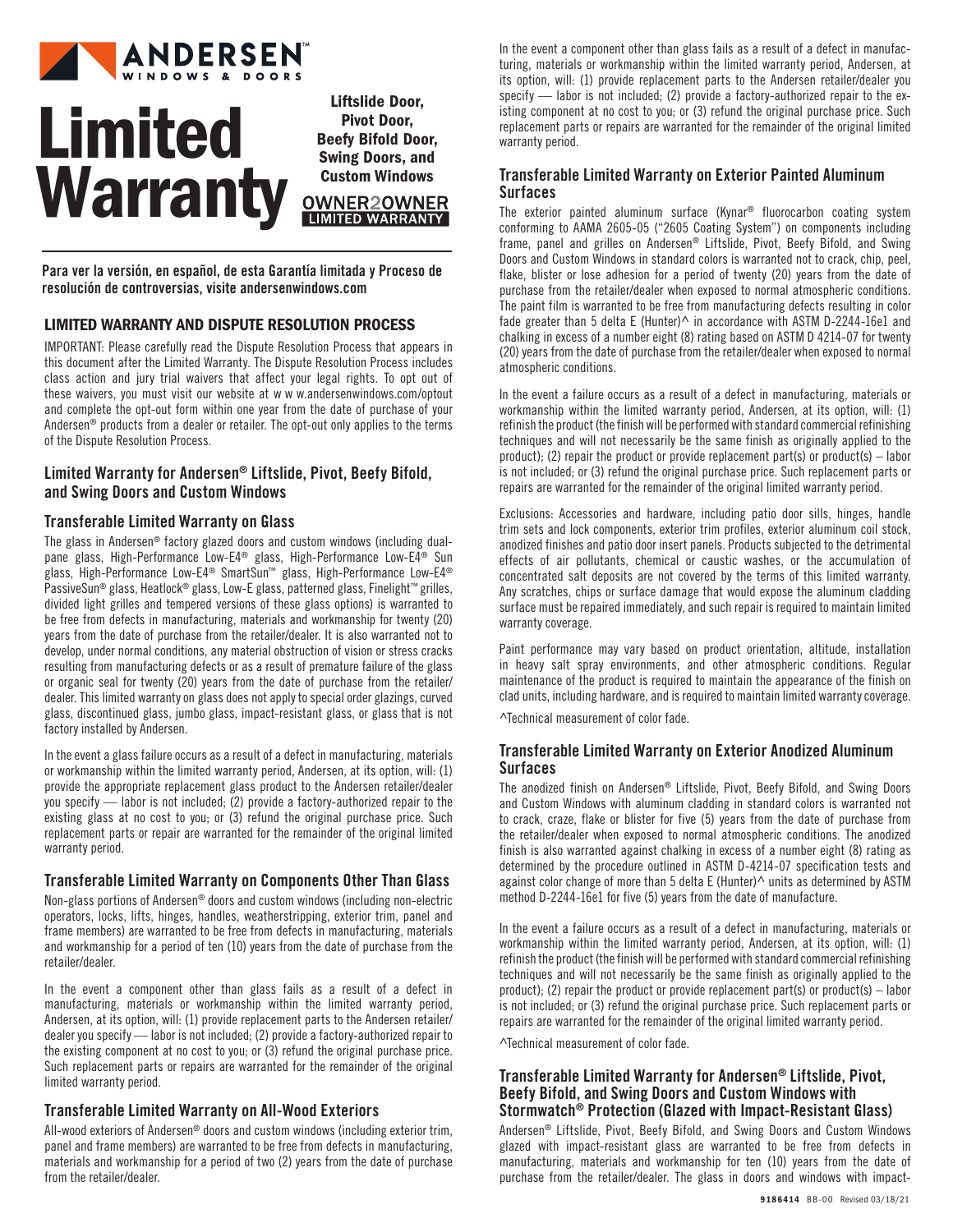resistant glass is also warranted not to develop, under normal conditions, any material obstruction of vision or stress cracks resulting from manufacturing defects or as a result of premature failure of the glass or organic seal for ten (10) years from the date of purchase from the retailer/dealer. This limited warranty does not apply to special glazings, discontinued glass, and glass that is not factory installed by Andersen.

In the event a component fails as a result of a defect in manufacturing, materials or workmanship within the limited warranty period, Andersen, at its option, will: (1) provide replacement parts to the Andersen retailer/dealer you specify installation labor is not included; or (2) provide a factory authorized repair to the existing component at no cost to you; or (3) refund the original purchase price. Such replacement parts or repairs are warranted for the remainder of the original limited warranty period.

# Limited Warranty on Exterior Painted Aluminum Surfaces – 2605 Coating Systems for Coastal Seashore

The paint film (Kynar® fluorocarbon coating system conforming to AAMA 2605-05) on Andersen aluminum cladding in standard colors is warranted not to crack, check, peel, flake, blister or lose adhesion from the date of manufacture for product exposed to high salt concentrations as follows:

— Products installed between two (2) miles and 1,001 feet from the coastal seashore are warranted for ten (10) years from the date of purchase from the retailer/ dealer. In the event a failure covered under this limited warranty occurs, Andersen, at its option, will: (1) refinish the product (the finish will be performed with standard commercial refinishing techniques and will not necessarily be the same finish as originally applied to the product); or (2) repair the product or provide replacement part(s) or product(s) – labor is not included; or (3) refund the original purchase price. Such replacement parts or repairs are warranted for the remainder of the original limited warranty period.

— Products installed between 1,000 feet and the seashore are warranted for ten (10) years from the date of purchase from the retailer/dealer, prorated after five (5) years. In the event a failure covered under this limited warranty occurs in years one (1) through five (5), Andersen, at its option, will: (1) refinish the product (the finish will be performed with standard commercial refinishing techniques and will not necessarily be the same finish as originally applied to the product); or (2) repair the product or provide replacement part(s) or product(s) – labor is not included; or (3) refund the original purchase price. Such replacement parts or repairs are warranted for the remainder of the original limited warranty period. In the event a failure occurs in years six (6) to ten (10), Andersen, at its option, will: (1) refinish the product (the finish will be performed with standard commercial refinishing techniques and will not necessarily be the same finish as originally applied to the product) at 50% discount of Andersen's cost; or (2) repair the product at 50% discount of Andersen's labor costs or provide replacement part(s) or product(s) at 50% discount of Andersen's cost – labor is not included; or (3) refund the original purchase price at 50% of the original purchase price. Such replacement parts or repairs are warranted for the remainder of the limited warranty period.

The paint film is warranted against chalking in excess of a number eight (8) rating based on ASTM D 4214-07 and against color change of more than 5 delta E (Hunter)<sup>^</sup> units in accordance with ASTM D-2244-16e1 for ten (10) years from the date of purchase from the retailer/dealer. In the event a failure covered under this limited warranty occurs, Andersen, at its option, will: (1) refinish the product (the finish will be performed with standard commercial refinishing techniques and will not necessarily be the same finish as originally applied to the product); or (2) repair the product or provide replacement part(s) or product(s)  $-$  labor is not included; or (3) refund the original purchase price. Such replacement parts or repairs are warranted for the remainder of the limited warranty period.

Exclusions: Products subjected to the detrimental effects of air pollutants, chemical or caustic washes, or the accumulation of concentrated salt deposits are not covered by the terms of this limited warranty. Any scratches, chips or surface damage that would expose the aluminum cladding surface must be repaired immediately and such repair is required to maintain limited warranty coverage.

For limited warranty coverage coastal seashore (areas of high salt concentration), such as those within two (2) miles of the coastal environments, homeowners must implement a systematic fresh water-cleaning program which consists of cleaning with mild soap and water at least every three (3) months or more often when necessary to prevent the accumulation of concentrated salt deposits. Periodic waxing with an automotive-type wax may prolong the finish life. Failure to take these measures will void this limited warranty.

The atmospheric and environmental conditions within two (2) miles of the coastal seashore can be extremely corrosive. Even with a systematic cleaning program, products installed in these conditions will typically deteriorate more than product installed in normal atmospheric/ environmental conditions. Some corrosion and/ or deterioration are considered "normal wear and tear" and normal weathering in this atmospheric/environmental condition and are not covered under this limited warranty.

^Technical measurement of color fade.

### No Other Warranties or Representations

THIS LIMITED WARRANTY IS IN LIEU OF ALL OTHER WARRANTIES, EXPRESS OR IMPLIED, INCLUDING, BUT NOT LIMITED TO, ANY IMPLIED WARRANTIES OF MERCHANTABILITY OR FITNESS FOR A PARTICULAR PURPOSE. ALL WARRANTIES ARE LIMITED TO THE APPLICABLE STATUTE OF LIMITATIONS, BUT IN NO CASE WILL EXTEND BEYOND THE LIMITED WARRANTY PERIODS SPECIFIED ABOVE. ANDERSEN EXCLUDES AND WILL NOT BE LIABLE FOR ANY INCIDENTAL OR CONSEQUENTIAL DAMAGES, WHETHER ARISING OUT OF CONTRACT, TORT OR OTHERWISE. THE REMEDY OF REPAIR, REPLACEMENT OR REFUND OF THE ACTUAL PURCHASE PRICE OF THE PRODUCT PROVIDED BY THIS LIMITED WARRANTY IS THE EXCLUSIVE REMEDY WITH RESPECT TO ANY AND ALL LOSS OR DAMAGE.

### Applicable Law

This Limited Warranty is only applicable in the U.S.A. (i.e., the fifty states and the District of Columbia). This Limited Warranty gives you specific legal rights, and you may also have other rights which may vary from state to state. Some states do not allow the exclusion or limitation of incidental or consequential damages or limitation of the duration of an implied warranty, so the above limitations or exclusions may not apply to you. If any specific term of this Limited Warranty is prohibited by any applicable law, it shall be null and void, but the remainder of this Limited Warranty shall remain in full force and effect.

## What is NOT covered by this Limited Warranty: Specific Additional Exclusions

In addition to any other limitations or exclusions in this Limited Warranty, Andersen shall have no obligation for product failure, damage or costs due to or related to the following:

- Product modifications or glass shading devices (e.g., glass tinting, security systems, improper painting or staining, insulated coverings, etc.).
- Units improperly assembled or improperly mulled by others.
- Failure due to the application of hardware not offered by Andersen (e.g., locksets, trim sets, hinges, panic hardware, closers, etc.).
- Failure to properly install Andersen hardware and/or exterior trim.
- Failure to remove protective films within recommended time frames.
- Adjustments or corrections due to improper installation.
- Improper installation or use, including use of a non-commercial door as a main entrance or exit door for a building other than a single-family residential unit or re-installing an Andersen window or door after it has been removed from a building and re-sold and/or re-installed in a different building.
- Exposure to conditions beyond published performance specifications.
- Water infiltration other than as a result of a defect in manufacturing, materials or workmanship.
- Condensation.
- Improper maintenance, such as use of brick wash, razor blades, sealants, sanding or improper washing.
- Failing to properly seal and maintain the exposed wood portions of a product. This includes, but is not limited to, the exposed wood on all sides of a door panel (e.g., exterior, interior, top, bottom, and both sides), a door frame and wood grilles.
- Costs related to obtaining safe and reasonable access to the product.
- Chemicals or airborne pollutants, such as salt or acid rain.
- Delivery by others.
- Accidents.
- Acts of God.
- Normal wear and tear.